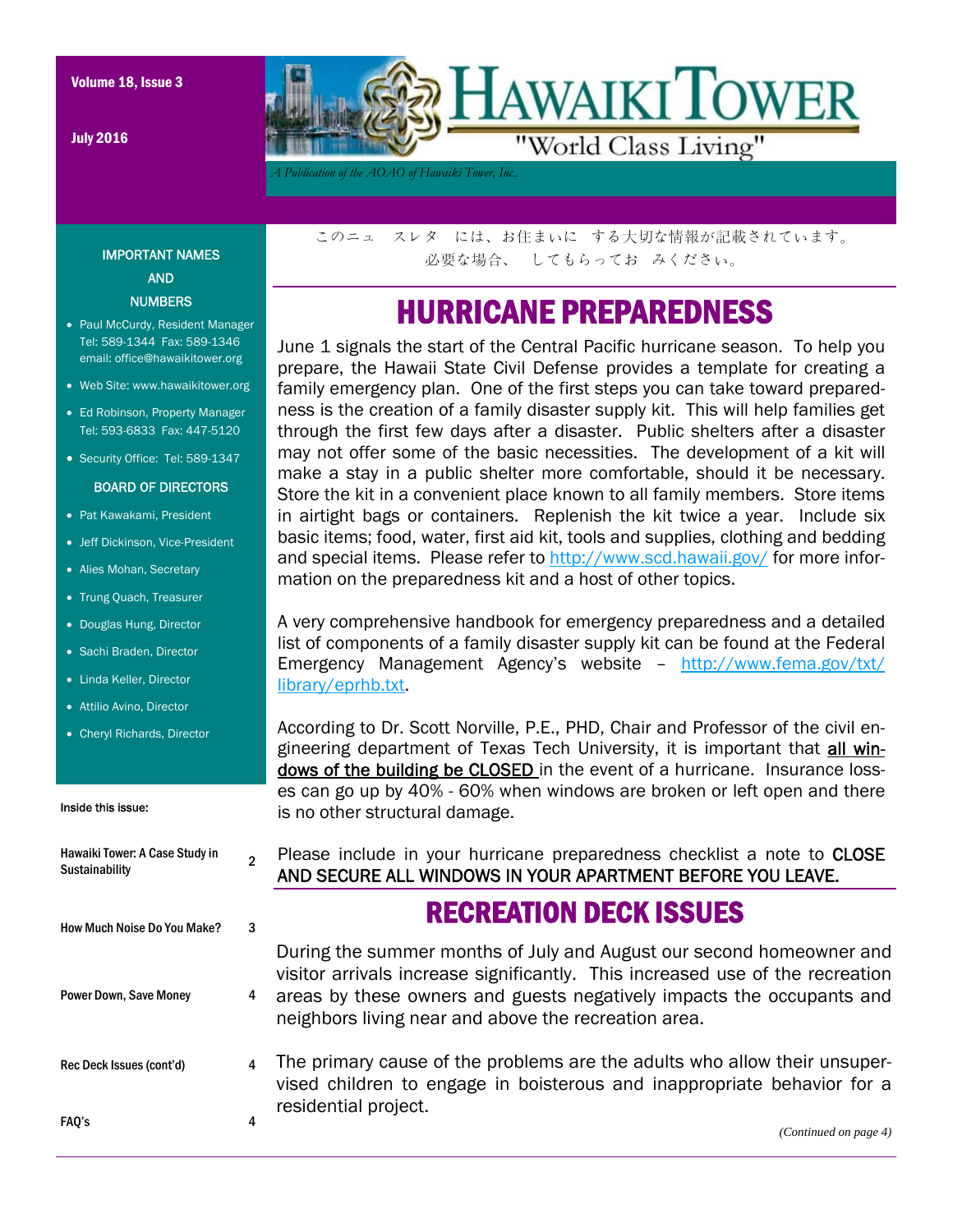# HAWAIKI TOWER A CASE STUDY IN SUSTAINABILITY

Over the past eight months Hawaiki Tower has been the focus of an HPU graduate student, Eva Tcholakova. Eva, a Bulgarian graduate student at HPU, used Hawaiki Tower as her benchmark for her thesis in evaluating many of the high-rise properties in Honolulu.

Eva completed her studies in the Master of Arts in Global Leadership and Sustainable Development (GLSD) program at HPU. The GLSD is designed to prepare students to lead change initiatives in a globalizing world which is increasingly characterized by chaos, complexity, and change. Students learn to simultaneously search for the underlying causes of global environmental, economic and social problems, and at the



same time learn how to design and lead responses that produce sustainable outcomes for the current and future generations.

Additionally, the GLSD program is designed to produce global leaders who are first and fore-most environmental stewards with the skills to move human systems towards sustainability by thoroughly understanding the systemic causes of the multitude of challenges humanity faces at both the global and local levels. Most importantly, these new global leaders will have the moral courage to help chart new directions towards a human community in harmony with the natural world.

In her thesis Eva makes the following assertion, *buildings are accountable for globally important issues such as climate change and warming of the planet (Altomonte, 2008). The energy used by buildings is calculated to represent more than half of worldwide consumption and most of this comes from burning fossil fuels (Altomonte, 2008). The burning of fossil fuels to provide the energy high rise buildings demand, generates massive CO2 emissions contributing greatly to climate change (Altomonte, 2008). Honolulu's existing high rise buildings are no exception. Their energy efficiency is essential for future sustainable growth of the city. Thus, the incentives or disincentives for making these choices and moving towards sustainable urban growth are of particular interest for this research.* 



*In conclusion, the reviewed literature confirmed that energy efficient technology exists and it leads towards sustainable operations and energy efficiency of high rise buildings. However even though there are many certificate programs and nationwide guide initiatives advancing the application of sustainable technologies, there are no legislative measures in the state of Hawaii, applicable to existing high rise buildings in Honolulu that mandate a process of adopting energy efficient technologies. Therefore, if it happens, it is entirely up to the buildings and their management to adopt changes and use energy efficient technologies. This choice, proactivity and knowledge on the subject of sustainable development through energy efficiency is left to be made by the General Managers of the high rise residential buildings and approved by their board of directors.* 

This is something we've known for many years. It was a pleasure working with Eva and having her research confirm that what we've been doing is worthwhile not only for the benefit of the owners, but for our community too.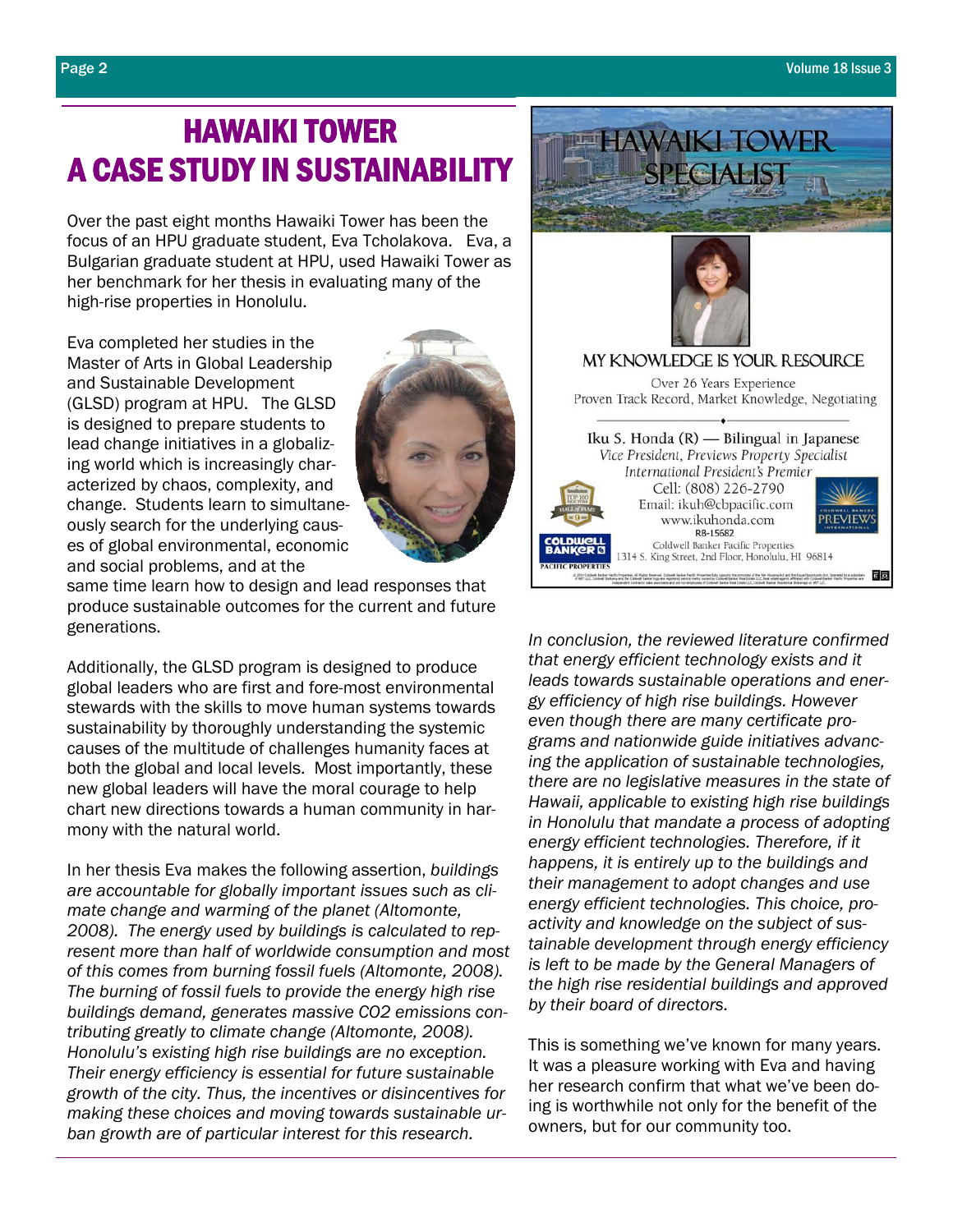## HOW MUCH NOISE DO YOU MAKE?

Noise is an inevitable reality in condominium communities. Condominium dwellers live in such close proximity, it's essential that we consider the effect noise will have on our neighbors when deciding on floor coverings, where to mount the flat‐screen television or when to knock out a wall.

We—you *and* your neighbors—all have a right to enjoy our homes in peace and to furnish them as we like. But re‐ member, how you furnish your unit may be a nuisance to your neighbors in theirs.

Rigid flooring—wood, ceramic, stone—is fashionable and collects far fewer allergens than carpet, making it very popular. At Hawaiki Tower it is VERY difficult to install due to the required sound mitigating underlayment. If you're considering installing rigid flooring in your unit, you must first obtain approval from the Resident Manager. If your neighbor above you ever installs rigid flooring you will be very happy the standards exist.

Flat-screen televisions are becoming more affordable every year, and many of our residents have them. Please mount your screen on an interior wall—not a wall you share with a neighbor. Reverberations from wall-mounted televisions can be an annoyance for those on the other side.

How much noise does it take to be a nuisance? One defini‐ tion says nuisance is a level of disturbance beyond what a reasonable person would find tolerable. But, sometimes the question isn't how much noise we make, but when we make it. You or your neighbor might find the raucous party next door entirely tolerable—until about 10 or 11 p.m. A noisy renovation downstairs might be intolerable if it's a religious or ethnic holiday for you. Whatever you're plan‐ ning, give some thought to the day as well as the time of day for your activity.

If you have noisy neighbors, talk to them. They probably have no idea they're disturbing you. Maybe you work nights and their teenager—whose room backs up to yours-blasts the audio system after school each day.

The Golden Rule applies here: Treat your neighbors the way you want them to treat you.



# POWER DOWN, SAVE MONEY

Looking to cut back due to a tight budget or ready to go green? Here are quick and easy tips to accomplish both:

• Unplug appliances and electronics. TVs, computers and kitchen appliances, as well as cell phone and laptop chargers, all use energy when they are plugged in—even if they are turned off.

Use power strips. "Smart" power strips automatically turn off when electronics are off or when one main unit (like your personal computer) is powered down.

Turn off lights. When you're not in the room or not in the house, there's no need for all the lights to be on.

• Clean and replace furnace or air conditioner filters. Dirty filters block air flow, increase energy bills and shorten equipment life.

• Activate "sleep" features on your computer and office equipment. When they go unused for a long period of time, they power down.

• Use fans instead of air conditioning when possible or combine their use to turn down the air temperature a bit.

Wash your laundry with cold water. It's just as effective.